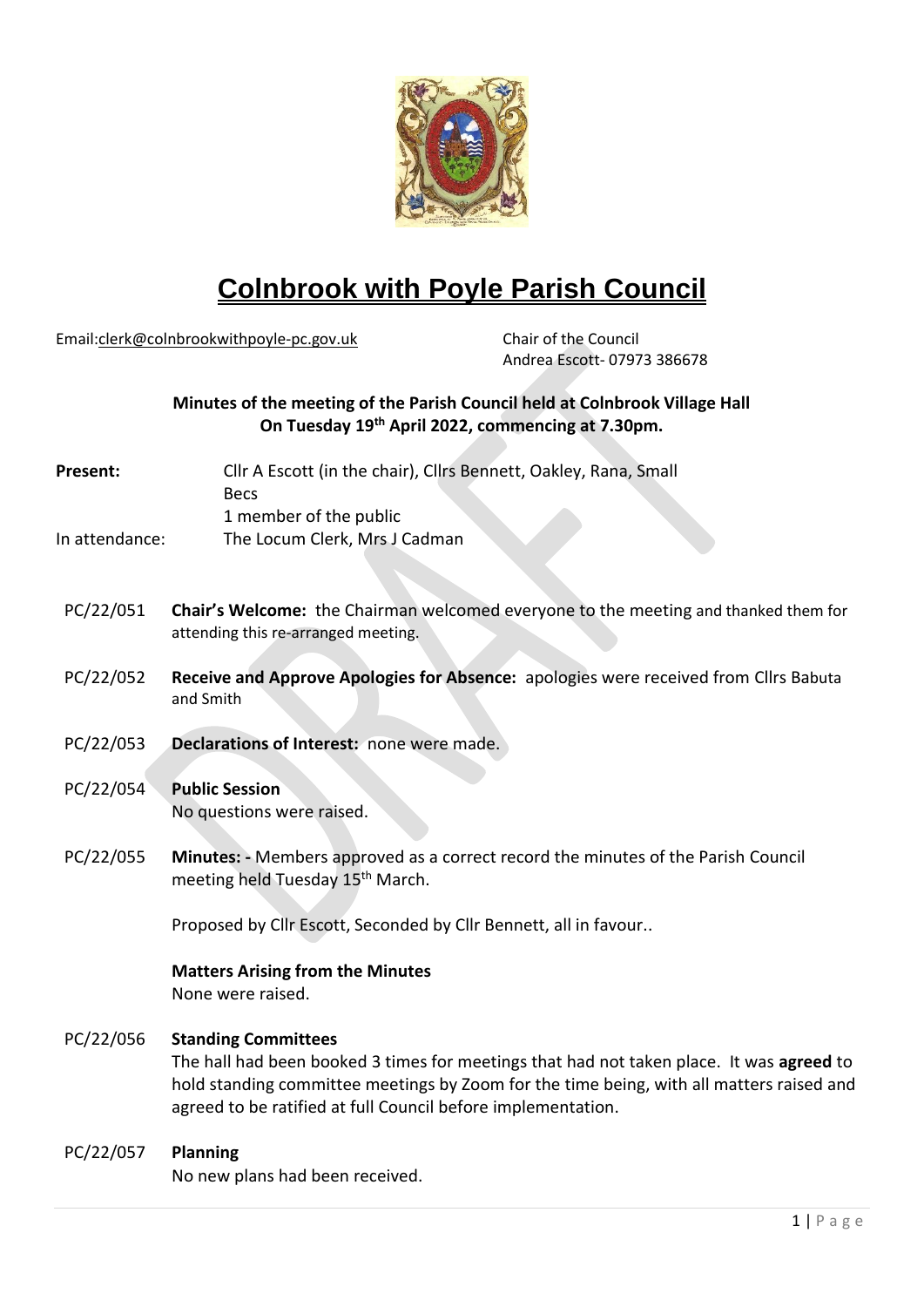# PC/22/058 **Casual Vacancy**

Two applications had been received for the Vacancy; one applicant had attended the meeting. Mr Salman Ghafoor introduced himself. He is an IT consultant, working as a fibre engineer. He is active in social media and wishes to serve the community in Colnbrook.

Members *resolved* to co-opt Mr Ghafoor onto the Council with all in favour. Mr Ghafoor signed the Acceptance of Office and joined the meeting.

# PC/22/059 **Model Standing Orders**

Nine councillors are required to be present in order for the Standing Orders to be adopted. This item will remain on the agenda.

# PC/22/060 **Code of Conduct**

Deferred to the May meeting.

# PC/22/061 **Youth Worker/Stronger Neighbourhoods**

- a) *Health and Wellbeing:* MIND are going to hold a Friends in Need peer support session in Colnbrook, but have not set a date yet.
- b) *Be*-*friending scheme:* this is being looked at, with the aim of enabling people to go to events with support.
- c) *Crime and Community Safety*: the police surgery is on target.
- d) *Youth*: the team is out and about talking to young people and families. A meeting will be held next week with representatives from the schools, to look at how best to engage with young people, and a report will be brought to the May Parish Council meeting. The team have had a meeting with the police.
- e) *Education*: Pippin School have been pro-active in getting on line learning into the school.
- f) *20 is Plenty*: the campaigners are talking to Highways officers.
- g) *Fly Tipping*: more work needs to be done on how to report fly tipping.

Cllr Escott concluded that cohesion is going well.

### PC/22/062 **Multi Agency Surgery**

A surgery will be held on the 30<sup>th</sup> April between 10am and midday and it is hoped that all agencies will attend.

# PC/22/063 **Community Art Classes** As Cllr John was not present at the meeting, this item is **deferred** to the May meeting

### PC/22/064 **Finance and Policy Committee**

- **a)** *Update from the Chair of Finance:* none was received.
- **b)** *Payment Sheet 11:* members ratified the payments stated. Proposed by Cllr Escott, seconded by Cllr Bennett, all in favour.
- **c)** *Income and payments:*the Clerk tabled the cost centre report to the end of February. Noted and agreed.
- **d)** *Bank reconciliation to* 28th February*:*Noted and agreed.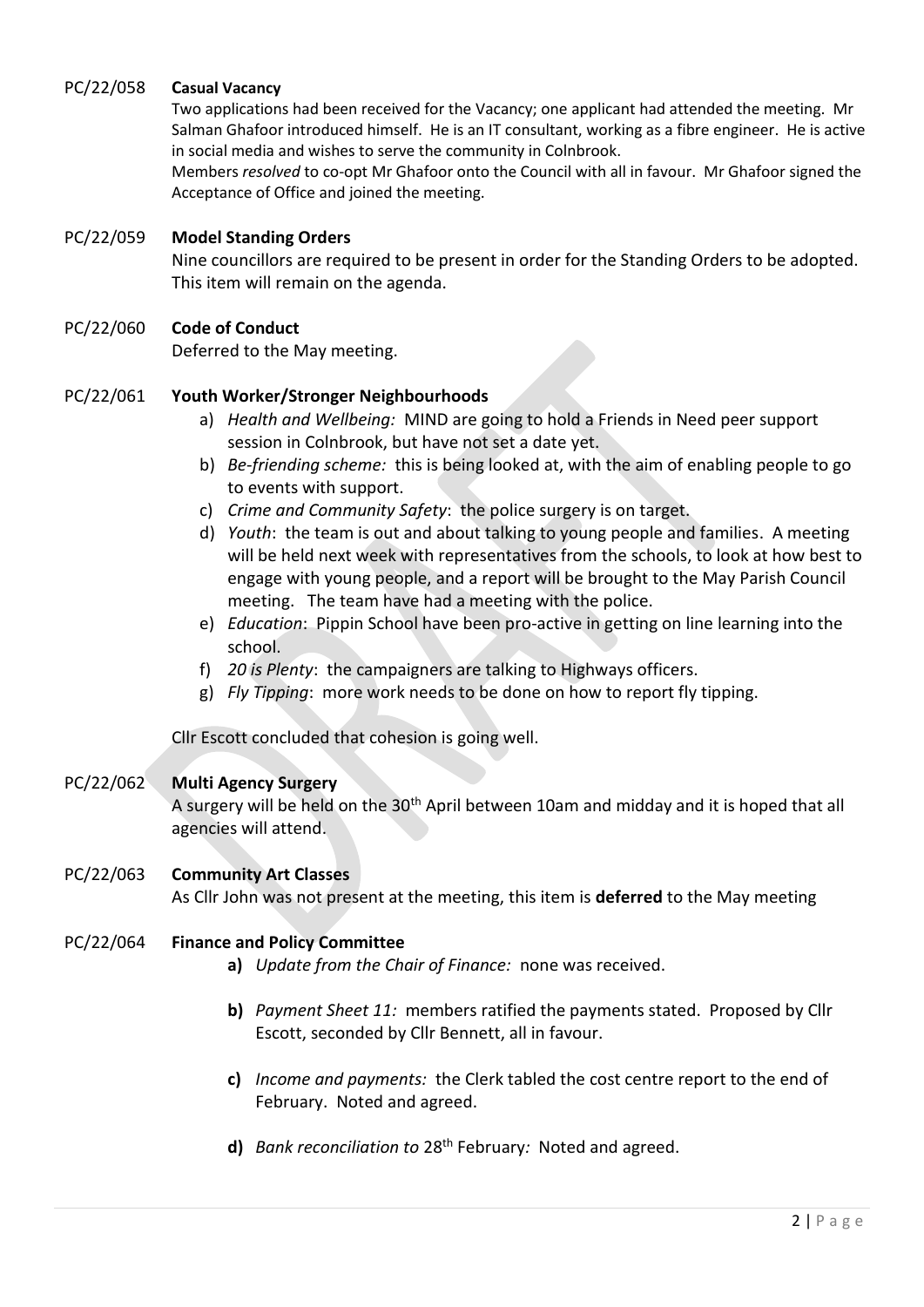# PC/22/065 **Services Committee**

- a) There was no report to be tabled, as it had not been possible to hold a meeting recently.
- b) Cllr Bennett updated the meeting as follows:
	- *i. Hanging Baskets:* the quotation for £7,874 for 122 hanging baskets and 5 barrier troughs was **agreed** but would need to be expanded for the Jubilee, and that the funds would be taken from capital reserves. Proposed by Cllr Escott, Seconded by Cllr Oakley, all in favour.
	- *ii. Christmas Lights:* The Clerk will contact the usual company and one other and ask for their proposals, to be tabled at the next meeting.

*The meeting adjourned at 8.10 for those observing Ramadan to break their fast.*

iii. *Recreation ground:* Cllr Bennett had met with the contractor, who had subsequently quoted for a series of works. It was agreed to go ahead with the seating area at a cost of 4,980, the fencing at £3640, the toddler area at £595, and the zip wire seat at £258. Total cost: £9,473. A meeting will be held to discuss the football area. It was noted that the school wish to use the football pitch, but would need smaller goals. Proposed by Cllr Bennett, Seconded by Cllr Escott, all in favour.

# PC/ 22/066 **Newsletter**

Cllr Escott reminded the meeting that the budget for the newsletter had been £3,000 but, because a lot of the preliminary work had been done with respect to design and content, the actual cost had been just under £2,000. The delivery was due the following day and Cllr Escott asked for volunteers. This would also be an agenda item for the Parish meeting.

Cllr Small advised that, in the past, businesses used to pay to advertise in the newsletter, but that in recent years they had been allowed to advertise free of charge. In effect, this meant that residents were paying for their advertising.

Thanks were recorded to Cllr Escott for all the work she had done on the newsletter, which had enabled the costs to be kept low.

### PC/22/067 **Jubilee celebrations**

The plans for the Parish Council's part in the Jubilee celebrations was delegated to Cllr Bennett and Cllr John. It was noted that more bunting would be needed and that a tree for the Queen's Canopy would be addressed later in the year.

# PC/22/068 **Neighbourhood Action Plan**

Dealt with under item PC/22/061.

### PC/22/069 **Sing-along with the Greatest Showman**

This would take place on the 24<sup>th</sup> April, at 3.30pm. Tickets are on sale.